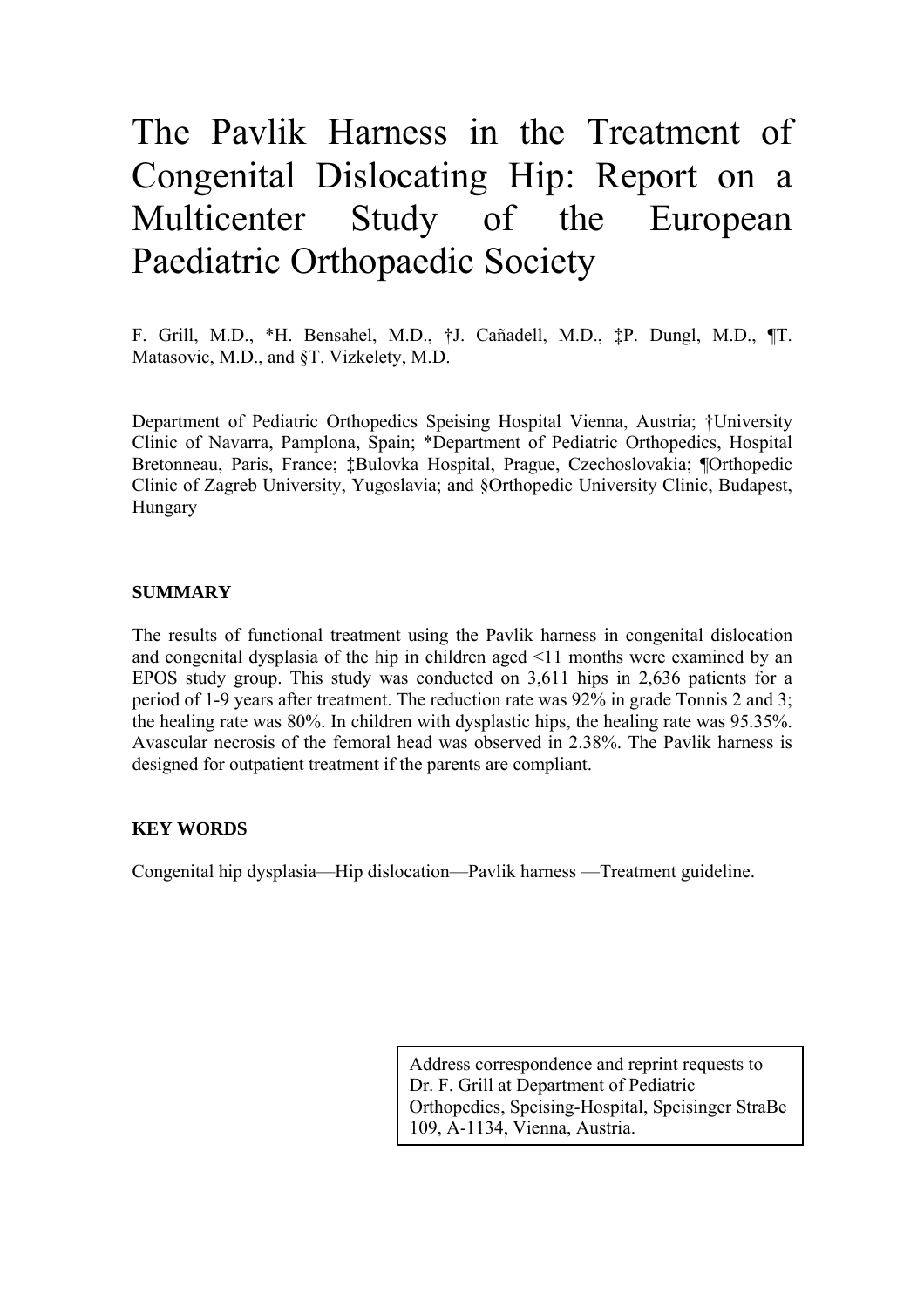## **INTRODUCTION**

It is widely recognized that early diagnosis of congential hip instability and hip dysplasia allows treatment and a high rate of successful outcome. It is also necessary to apply proper splintage. Avascular necrosis occurs with every form of hip splintage, but that forceful reduction and passive abduction in the Lorenz position carries an unacceptably high risk of avascular necrosis can clearly be demonstrated (7,9,10,15,16). This fact gave Pavlik (9,10) the idea of creating a functional treatment. Pavlik availed himself of the spontaneous active kicking movements of the infant.

Every spontaneous movement of the hip joint, except extension is made possible with Pavlik's harness. The principal consideration is that with the spontaneous hip abduction movements and by gravity the muscle tone of the adductors decreases, thus allowing gentle reduction and stabilization of the joint with a low incidence of avascular necrosis of the femoral head.

Essentially the harness consists of two shoulder straps which cross on the back and are fastened to a broad thoracic belt anteriorly. The legs are held in slings consisting of two straps. In the harness, the hips are flexed to at least 90°. Flexion was designed to get the proximal metaphysis pointed toward the triradiate cartilage (Fig. lA and B). The anterior strap is designed to keep the hips in the desired flexion and to limit extension.

The posterior strap is adjusted to prevent adduction, i.e., to stop the lower limb from crossing the midline. It is remarkable that the position in the harness is very similar to the typical prenatal flexion of the thigh against the trunk and the position of the baby carried on the mother's back. To this day, the original system of slings has not undergone any major modification (Fig. 2A and B).

In 1957, Pavlik published his method in the German publication, Zeitschrift für Orthoptidie, and reported his experience in 1912 cases. Though Erlacher (1,2) introduced this method to Blount in the United States in 1959 and gave a short report in the Journal of the American Medical Association (1,2), the Pavlik harness did not become very popular outside Middle Europe until the last decade. In many middle European countries, however, the harness has been routinely used for 30 years. This long-term experience motivated Epos to start a multicentric study on the results of Pavlik harness in the treatment of congenital dislocation of the hip (CDH).

#### **MATERIALS AND METHODS**

The present series comprised 3,611 hips of 2,636 patients treated for CDH at six European pediatric orthopedic institutions in Czechoslovakia, Hungary, Yugoslavia, Austria, France, and Spain between 1976 and 1986. Neuromuscular diseases were excluded. The evaluation of this retrospective review was based on a computer questionnaire with 278 fields. Each hip had to be evaluated separately in all cases and the Pavlik harness had to be used as a primary treatment (Table 1).

Much statistical information was obtained. The sex distribution between female and male was 8:1, family history was positive in 28%, complications during pregnancy were found in 12.94%, the relation between first, second and third delivery was 8:5:1 (in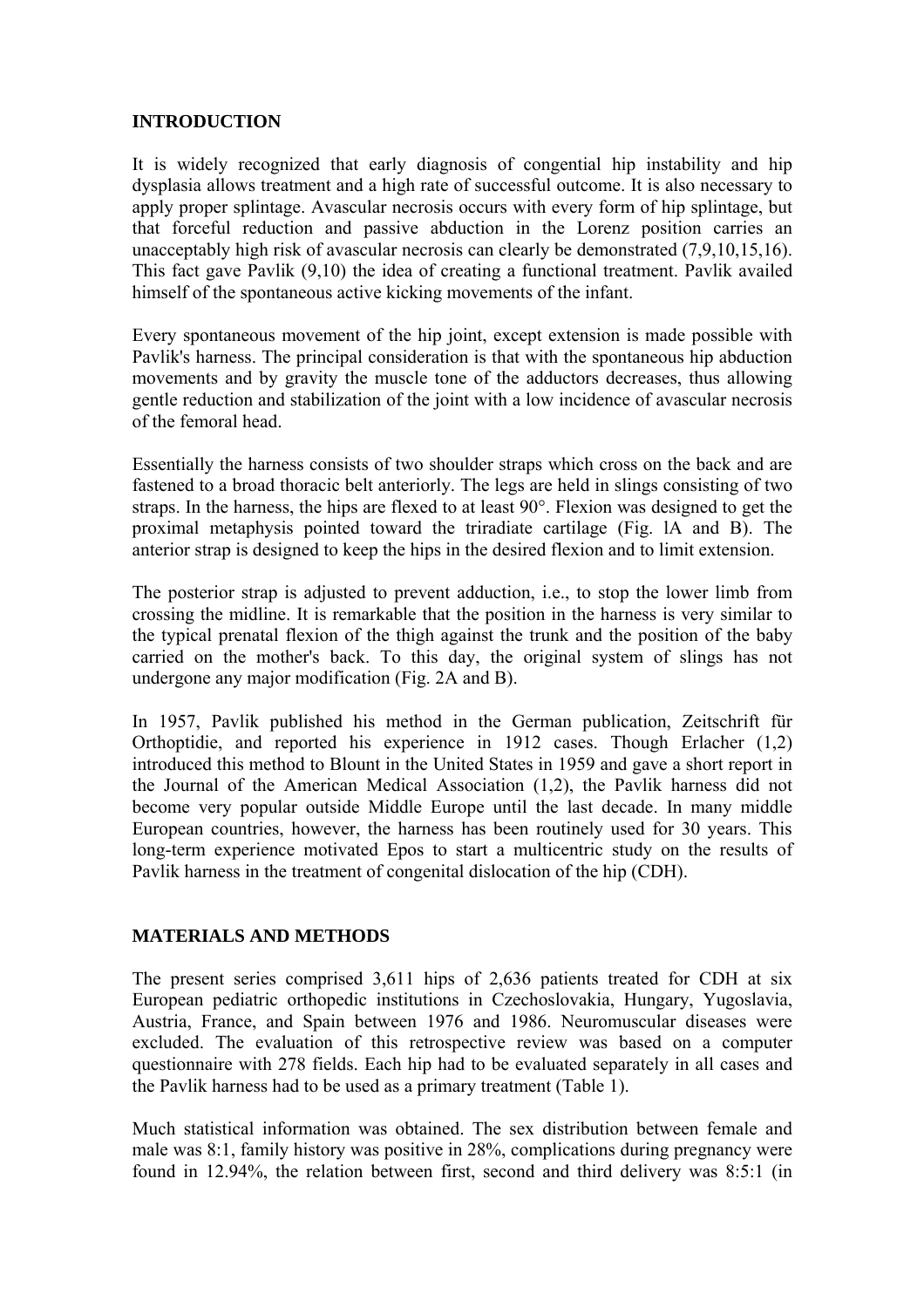CDH children first delivery was found in 57.12%), and siblings were found in 1.06%. Mean length at birth was 49.36 cm, and mean weight at birth was 3329.68 g. The distribution of CDH according to month of birth showed two not very significant peaks during winter and summer. 56.17% of all babies with CDH were born in January, February, March, July, August, and September.

The classification of associated deformities in this multicenter study was not without problems and cannot be assumed to be objective; e.g., foot deformities were found in a range between 3.5 and 39%.

For this retrospective review, the diagnosis of hip abnormality as well as consequent evaluations were based on clinical and roentenographic criteria. Clinical evidence was based only on hip instability, which was found in 32.6% of all hips. Limitation of abduction, asymmetric thigh fold, and leg length discrepancy were not registered because of their slight diagnostic value. Radiographs or sonography were taken before treatment in all cases.

Radiographic observations included Acetabular Index angle and, for CDH classification, the degrees according to Tönnis (15,16) as follows: grade 0, normal hip; grade 1, ossification center of the capital epiphysis is medial to Perkin's line; grade 2, ossification center of the capital epiphysis is lateral to Perkin's line but below the superolateral margin of the acetabulum; grade 3, ossification center is at the level of the superolateral margin of the acetabulum; and grade 4, ossification center is aboye the level of the superolateral margin of the acetabulum.

The average AC angle before treatment was  $39.57^{\circ}$  in the first month,  $37.67^{\circ}$  in the second, 35.98° in the third, and 34.13° in the fourth. In several cases, sonography was used and classified according to Graf (4). For evaluation reasons we found grade Tönnis 1 and Graf 2a - , 2b, and 2g to be similar as were grade Tönnis 2 and Graf 2d, 3a, and 3b. We graded Graf 4 degree equal to Tönnis 3. This correlation made it possible to evaluate our material in one block. Thus, separate evaluation of roentgenogram and sonography cases could be avoided. One thousand ninety-two hips were grade Tönnis 1, 1,698 hips were grade Tönnis 2,742 hips were grade Tönnis 3, and 79 hips were grade Tönnis 4. All four Tönnis groups were evaluated separately. The average age at the time of the initial treatment was 4.1 months (range 2 days to 11 months).

In most patients the harness was used as described by Pavlik. It was, however, individually adapted to allow free movement of the limb within the safety zone of Ramsey et al. (11), avoiding adduction <35°, which may cause dislocation, or abduction >75°, which eventually leads to avascular necrosis. This latter complication is prevented if overstress of the posterior strap of the harness is avoided or if small pillows are placed under the knees of a supine baby.

All physicians used a range of hip flexion of 80 and 110° in the harness. Some started routinely with an intermediate degree of flexion of  $~60^{\circ}$  and increased it slowly, tightening the anterior strap to  $110^{\circ}$  within the first 2 weeks. The argument for this procedure is that the baby and the hip should have time to accept the therapeutic position of the harness (Fig. 3).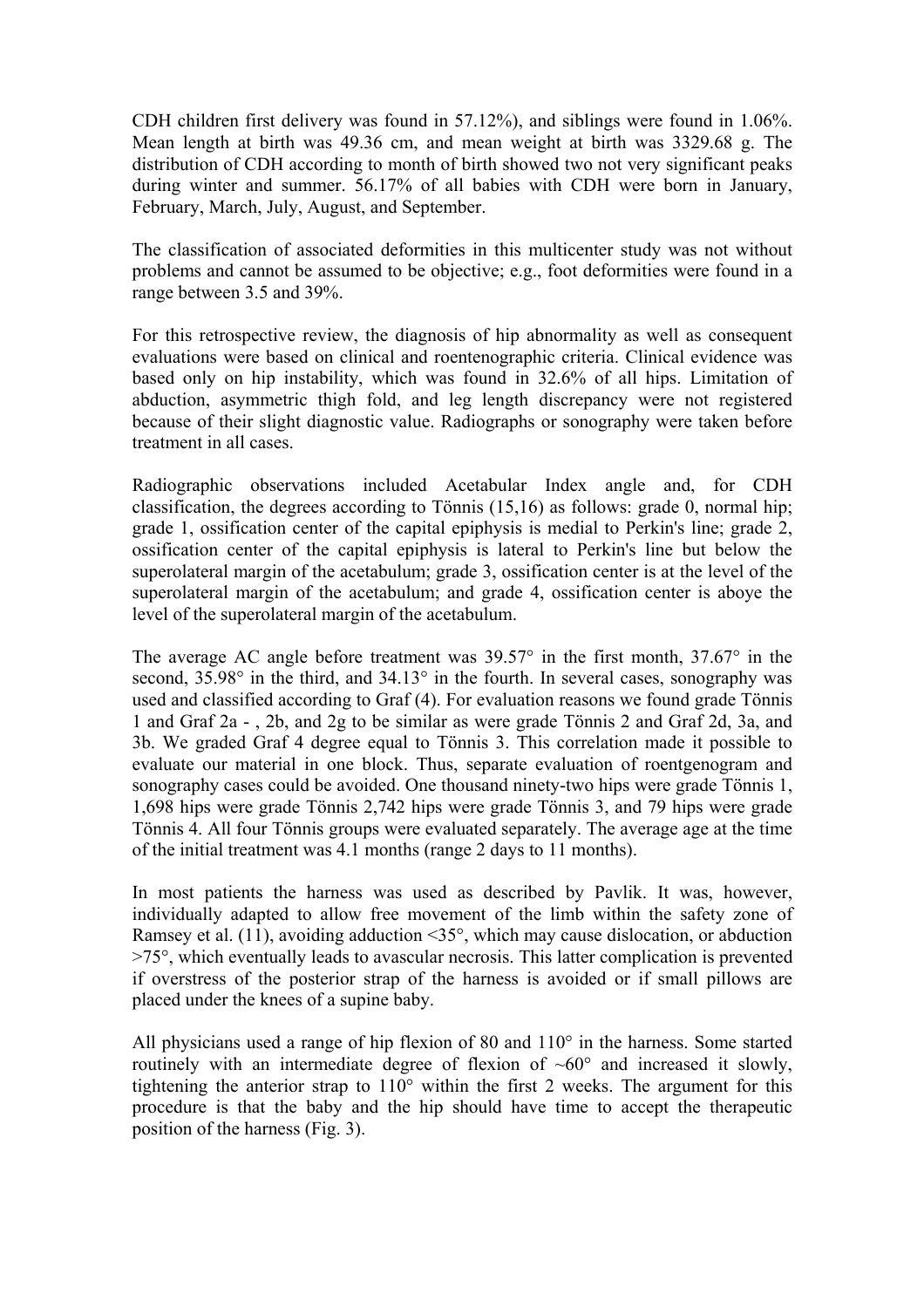In children aged  $\geq$ 3 months with rather fatty morphology in which the hip was in adduction and lateral rotation, Bensahel found that the medial side of the thigh was compressed by the anteromedial strap, which produced edema and pain at the thigh and the inguinal region. To solve this problem, he recommends adding a third bandage under the patella on the anterior part of the knee (Fig. 4A). This bandage leads the anterior medial strap laterally, thus preventing it from being excessively straight (Fig. 4B).

All physicians kept the harness on dislocated hips at all times during the first 4-6 weeks. During that time the harness was not even removed while the child was being washed. To give the mother time to adjust to handling the harness, during the first days of treatment Grill allowed the harness to be kept on only as long as mother and child tolerated it. All considered the mother's compliance very important; therefore, followups were very frequent and regular. At first, follow-ups were weekly. After 6 weeks, the child was seen at intervals of 2 or 3 weeks. All but two physicians used the Pavlik harness on an outpatient basis. Hospitalization was exceptional and mostly used only for sociologic reasons. Bensahel prepared all his CDH patients systematically with vertical skin-zenith traction at first, then traction in slight abduction  $(-30^{\circ})$  to make their muscles supple, using onetenth of body weight. After traction, the harness was fitted and kept on until healing occurred.

Open reduction of dislocated hips previously treated by overhead traction with stretched knees often shows soft tissue edema and hydrops of the hip joint. Today, this can also easily be demonstrated by sonography. By traction in stretched knee position, spontaneous kicking movements of the child are probably hindered and hamstring tension probably reduces hip reduction and increases the risk of avascular necrosis. Hip reduction by conservative treatment should not be a one-step action but a repeated processs stimulated by spontaneous kicking movements of the leg in hip abduction until the hip becomes stable, thus avoiding avascular necrosis. This can be achieved best by a method that allows traction of the upper thigh in flexed knee position as well as kicking movements. Therefore, in grade Tönnis 3 cases with limitation of abduction due to severe adductor tightness, Grill, inspired by Wientroub, used the Pavlik harness in combination with upper thigh skin traction (Fig. 5). After clinical reduction, all cases treated by this method were controlled by arthrography. If reduction had taken place and no soft tissue interposition could be found, treatment was continued with the Pavlik harness until healing occurred.

For the entire study, once a stable concentric reduction of the dislocated hip was obtained (i.e., the hip did not slide out of the socket on gentle examination), the rest of the harness treatment program was essentially the same as for dysplastic hips. Clinical reduction was confirmed by roentgenogram. The roentgenograms were done every 3 months until the end of treatment. The last roentgenogram was taken at the time of follow-up.

In all cases, the treatment program was considered complete when radiographs of the hips were normal. The average length of time during which the harness was worn permanently was 6.3 months and depended on severity of the disease and age at onset of therapy. Only those children who could be followed for at least 1 year after the beginning of treatment have been included in the present series.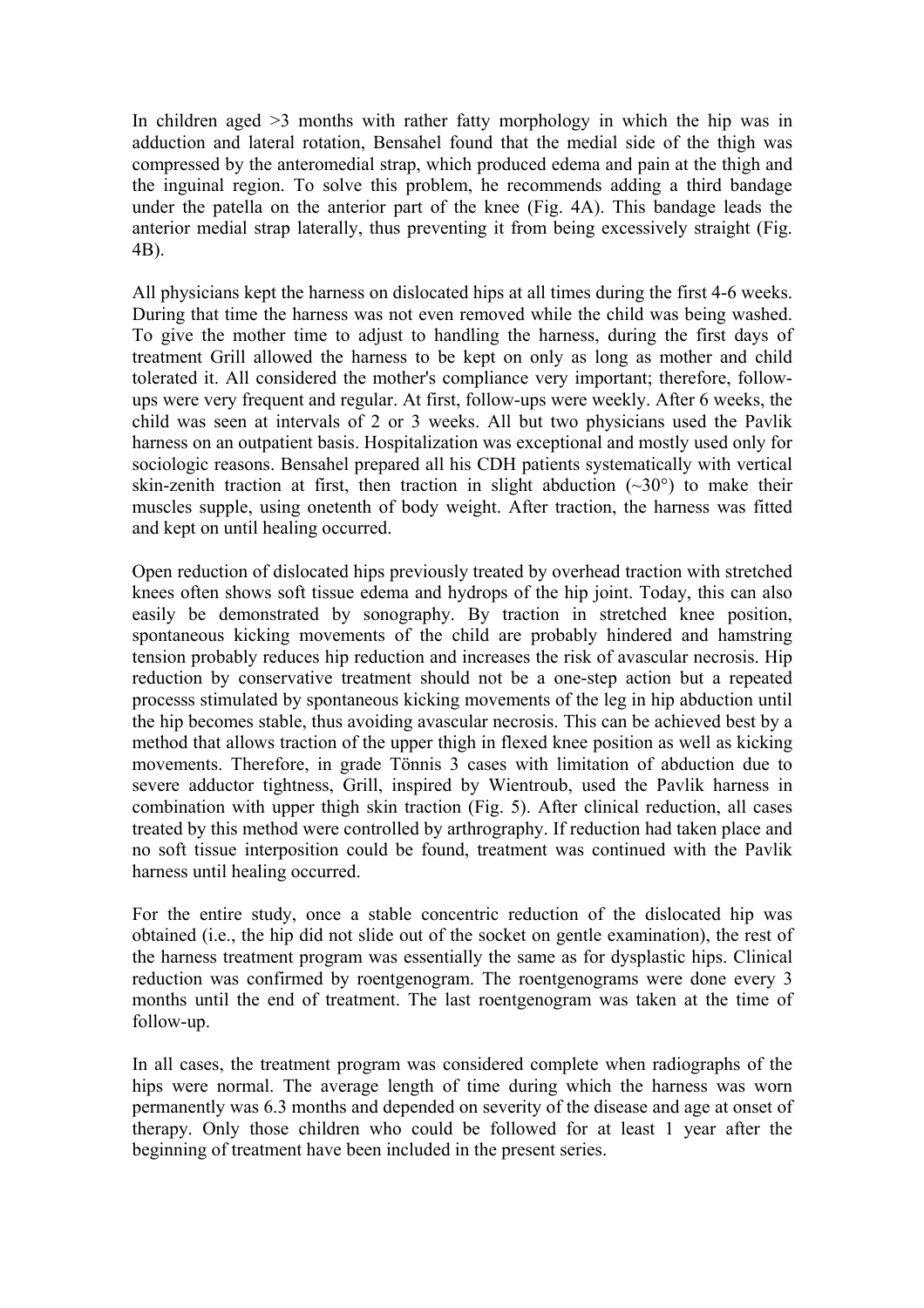## **RESULTS**

All patients were followed for  $>1$  year with an average follow-up of 4.46 years (range 1-8.9 years). Roentgenographic analysis at follow-up included measurement of AC angles, Ullmann Sharp angles, center edge angles, migration percentage according to Reimers and degree of dislocation according to Tönnis. The ossification centers of the femoral heads were assessed with regard to the time of appearance and the degree of avascular necrosis seen at its maximal development according to Tönnis:

- 1. Mildest degree of alteration: The ossification center presents a somewhat irregular contour and its structure is slightly granular and irregular; the alterations probably subside without consequences.
- 2. Distinct alterations of structure occur, but without fragmentation: a subtype included in this grade presents punched-out defects of the femoral head, often recognizable as small lateral notches in the surface of the head.
- 3. The capital center of ossification is broken into pieces and is recognizable only by small fragmente or as a fíat strip; very small centers may disintegrate completely. Marked deformation of the femoral head and neck remains throughout life. According to Salter (also grade 3): no nucleus is present and there is no growth of the nucleus for 1 year.

The course of treatment was recorded accurately, especially with regard to time of reposition, failure of treatment, change of therapy, complications, and additional surgical interventions. All four Tönnis groups were evaluated separately.

#### **Grade Tönnis 1**

There were 1,092 hips. Age at beginning of walking was normal. The AC angle averaged 31° before and 17.4° (5-29°) at follow-up. The center edge (CE) angle averaged 23.5° (13-32°). The migration index was 6.1 (0-27°). The ossification center appeared within 5.4 months. Fifty-seven hips showed fragmentation of the femoral head, 42 showed grade 1, 12 showed grade 2, and 2 showed grade 3. If grade 1 is disregarded, the rate of avascular necroses in this group was 1.28%. There were no other complications. According to Tönnis the healing rate at follow-up was 95.35%. Slight dysplasia was apparent in 4.65%. They were graded Tönnis 1.

#### **Grade Tönnis 2**

There were 1,698 hips. All children walked within a normal period ranging from 9 to 14 months. The acetabular index averaged 34.8 before and 18.1 (6-27) at follow-up. The CE angle was  $24.9^{\circ}$  (5-33 $^{\circ}$ ), and the migration index was 15.7%. The ossification center appeared with 5.8 months. There were 112 hips with fragmentation of the femoral epiphysis, 76 grade 1, 23 grade 2, and 13 grade 3. If grade 1 (which in all cases leads to a normal later development of the hip) is disregarded, the rate of avascular necroses in this group was 2.12%. It is remarkable that in 17% of the patients in this group, after reduction and stabilization of the hip joint, the harness was changed for Hilgenreiner rigid abduction splint. In 3.63%, after reduction by Pavlik harness, a plaster cast was applied. Primary reduction by the Pavlik harness was achieved in 94.55%. In 1.2%, open reduction was necessary. The healing rate was 92.31%; 5.77% were graded Tönnis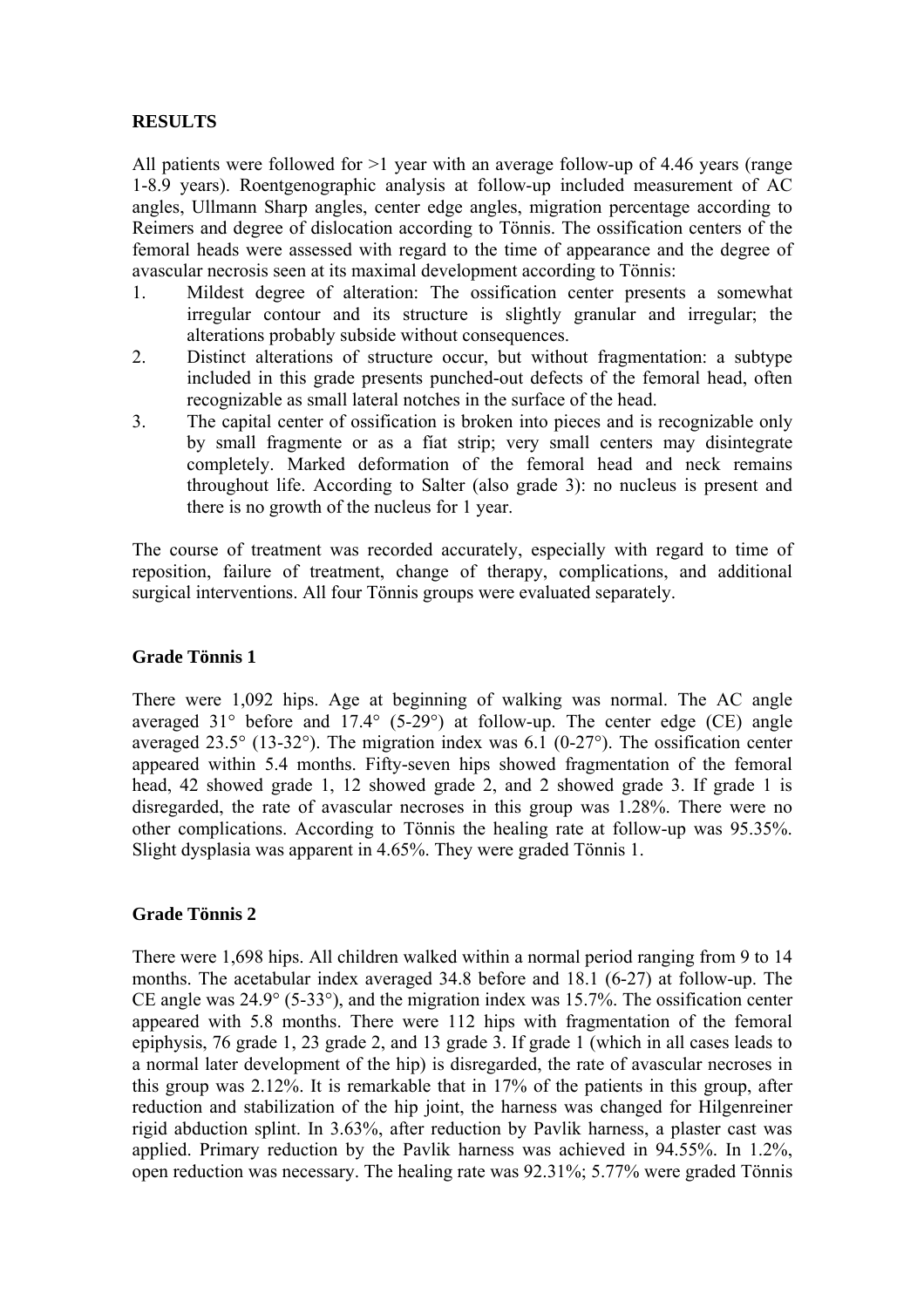1, and 1.92% were graded Tönnis 2. For the latter, surgical interventions will become necessary. In a few cases, limb swelling and hip pain with pseudoparalysis of the quadriceps was recognized but did not influence the result (Figs. 6-8).

## **Grade Tönnis 3**

There were 742 hips. Age at start of walking was normal in all children. AC angle was 37.3° before treatment and 21.5° at follow-up. CE angle was 17.6°, and migration index was 15.1 at follow-up. The ossification center appeared within 6 months. There were 75 hips with fragmentation of the femoral nucleus; 52 were graded 1, 14 were graded 2, and 9 were graded 3 according to Tönnis. If grade 1 is disregarded, the rate of avascular necroses in this group was 3.1%. In this group, treatment at the different clinics was not uniform. This may have been because the classification between grades 2 and 3 was not done accurately; e.g., the average rate of open reduction was 6.2% and ranged from 0- 100% among the participating clinics.

The Pavlik harness in this group had a failure rate of 14%. In these cases, reduction could not be achieved with the bandage within 4 weeks. Therefore, a change to the conventional program of traction followed by closed or open reduction became necessary. Two clinics which in certain cases started treatment with traction or in combination with traction and bandage are included in the percentage. Later, 47 hips needed further surgical interventions, 28 a Salter or Pemberton osteotomy and 25 a derotational osteotomy. The healing rate was 52%, grade 1 was 41%, and grade 2 was 7%.

#### **Grade Tönnis 4**

There were 79 hips. Only two clinics used the Pavlik harness as primary treatment for grade 4 hips. The other clinics used the conventional program of traction as primary treatment, later combined with the Pavlik harness. The rate of avascular necrosis in this group was excessively high (16.4%). In all such cases, therefore, arthrography should be performed routinely to derive full information about the soft tissues inside the hip joint to avoid ineffective therapeutic methods (Fig. 9A and B).

The Pavlik harness treatment was successful in achieving normal hips in 95.35% of patients with dysplastic hips and in 80% of patients with dislocated hips; 92% of all dislocated hips could be reduced by use of the harness. The total rate of avascular necrosis (grade 2 and 3) was 2.38%. Reduction of hip dislocation could be achieved with the harness as early as the first day in 29%, by the second day in 35%, within the first week in 20%, and within 4 weeks in 16% in this series.

#### **DISCUSSION**

As compared with several other devices in use, the Pavlik harness is simple and allows movements of the lower extremity other than extension so that it is very comfortable for the child. To achieve successful healing without complications, however, control during application is quite important. The Pavlik harness is designed for outpatient treatment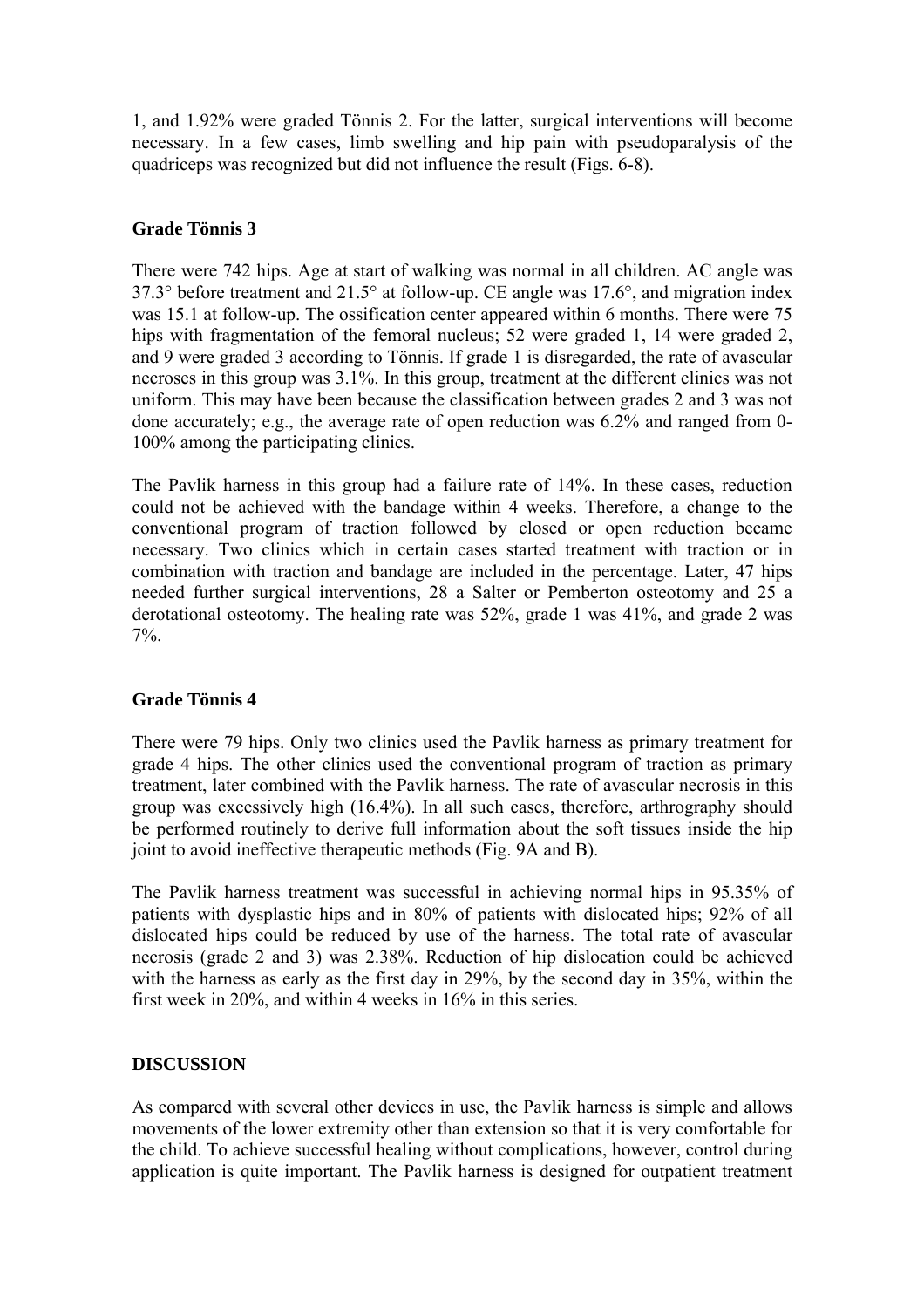but only if patient compliance is guaranteed. Close contact between the doctor and the child's family is a must.

With these assumptions, this study shows that the Pavlik harness should be the preferred treatment in patients with congenital dislocation or dysplasia from the neonata) period up to the age of  $\sim$ 6 or 7 months before the child attempt to stand and before hip contractures and soft tissue obstacles have developed in the hip joint.

Avascular necrosis occurs with every form of hip splintage. This study shows that the rate of avascular necrosis with the Pavlik harness is very low (2.38%) as compared with other methods, especially rigid splints and plaster (Lorenz (8) position 27%, Lange (7) position  $16\%$ ). As compared with severa) other publications  $(3,5,6,10,12-14,16-18)$ describing avascular necrosis and the Pavlik harness, our rate of avascular necrosis study is nearly the same (Table 2) Our study shows that if treatment is started within the first 3 months of life, the rate of avascular necroses is only 50% of the rate that occurs if treatment begins between the third and sixth month of life. The earlier the treatment is started, the better the result achieved. Age at beginning of treatment influences not only the rate of avascular necrosis but also the healing rate.

This study summarizes the experiences of severa] European experts and members of EPOS to create a treatment guideline for Pavlik harness usage. Routinely, only grades 1, 2 (and 3) patients should be treated as outpatients. Grade 4 patients should always be hospitalized.

Therapy must at first be gently. Flexion should not be more than 70° at the beginning. The harness should be worn as long as mother and child tolerate, rather than for 24 h. During the first week, flexion of the hip joint in the harness should be increased slowly but constantly. Until abduction is free and the hip is reduced, the child should be kept in supine position.

Hip flexion and abduction must be stimulated by the mother. After reduction, the harness must be worn permanently until the joint has stabilized ( $\sim$ 4 weeks). No bathing is allowed during this period, and no "rigid" clothes should be worn. Close follow-up (weekly during the first 6 weeks) is essential.

In all cases of Pavlik-harness-treatment, longer than 4 weeks should be allowed for reduction. Reduction must be confirmed by radiograph in the harness. Radiographic control or sonography must be done in uncomplicated cases after 3 months.

The Pavlik harness is an excellent treatment device that is comfortable for the patient, simple, sufficiently effective, and cheap. Pavlik introduced his harness in clinical practice in 1945. In 1950, he wrote:

"The harness does not shorten the time of treatment but it cardes it out with greater safety. The main aim of the treatment is to achieve concentric reduction and to prevent avascular necrosis, which cripples the child for the whole of his life".

These sentences sum up the value of the treatment.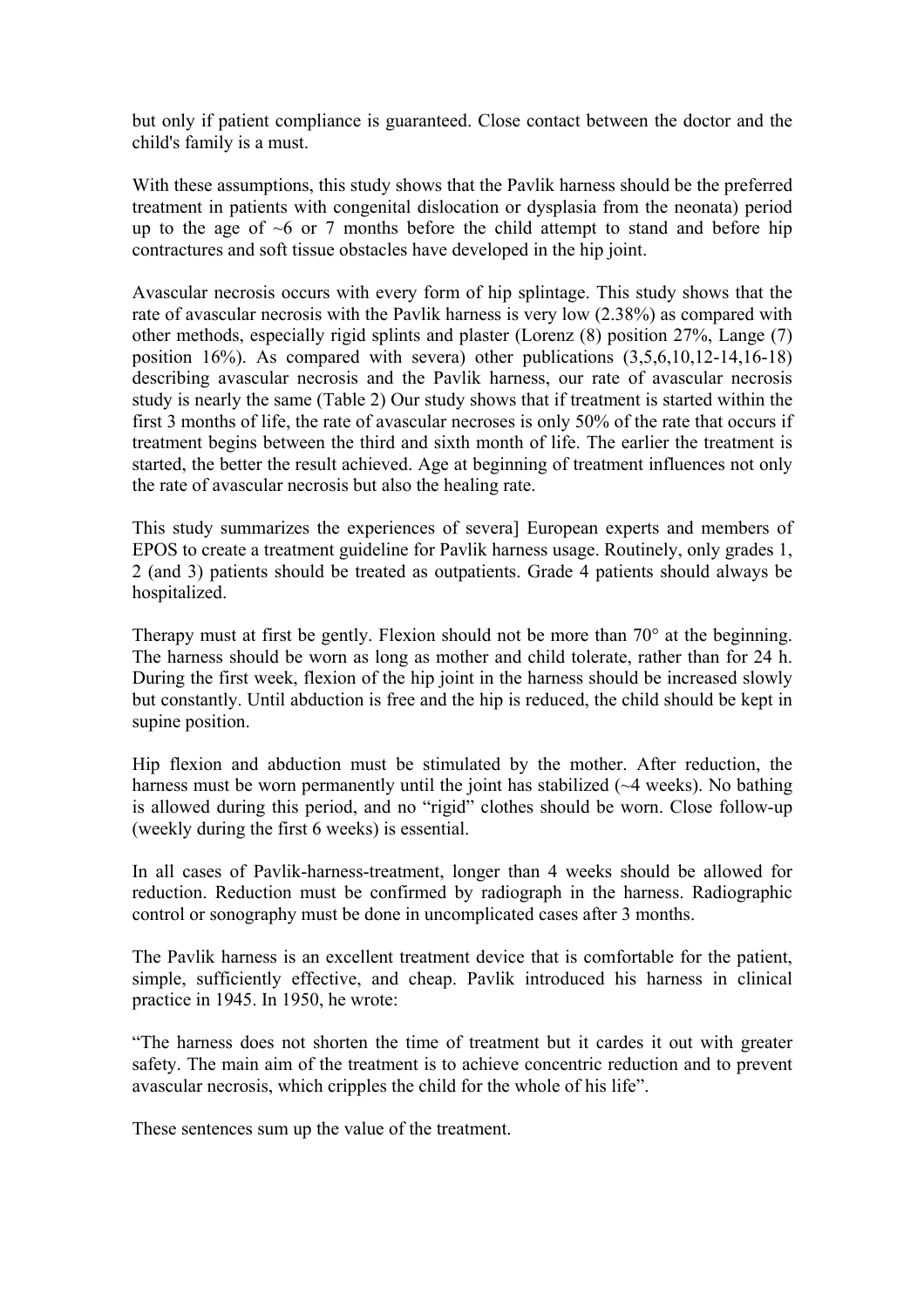## **ACKNOWLEDGMENT**

The present study consisting of such a large number of patients could not be done by the authors alone. Co-authors contributed much work. We wish to thank them for their help. They are: O. Badelon, Ch. Themar Noel, A. Vital (Paris, France); M. Haspl, J. Aljinovic, J. Barle, A. Marinkovic, S. Solaric (Zagreb, Split, Slavonski Brod-Yugoslavia); E Cornejo, J. Cañadell and J. L. Beguiristain (Pamplona, Spain); and J. L. Beriguistan, R. Grill, M. Vitek, J. Altenhuber, P. Altenhuber (Vienna, Austria). Further gratitude is extended to the Mayor of the City of Vienna who sponsored the computer program and evaluation by a grant.

## **REFERENCES**

- 1. Erlacher P. Early treatment of dysplasia of the hip. J Int Coll Surg 1962;38:248.
- 2. Erlacher P. Congenital dislocation of the hip. Foreign letters. J Am Med Assoc 1959;170:14:1707.
- 3. Filipe G, Carlioz H. Use of the Pavlik harness in treating congenital dislocation of the hip. J Pediatr Orthop 1982;2: 357-62.
- 4. Graf R. Sonographie der Säuglingshiifte Bücherei des Orthopüden. Stuttgart: Enke 1985, Bd. 43.
- 5. Iwasaki K. Treatment of congenital dislocation of the hip by the Pavlik harness. J Bone Joint Surg [Am] 1983;65:760-7.
- 6. Kalamchi A, McFarland R III. The Pavlik harness: results in patients over three months of age. J Pediatr Orthop 1982;2: 3-8.
- 7. Lange M. Zur Frage der Femurkopfverunstaltung nach unblutig eingerenkenten angeborenen Hüftluxationen. ROFO 1931;44:227-34.
- 8. Lorenz A. Der gegenwärtige Stand der Hüftluxations Therapie. Z Orthop 1935;63:93-128.
- 9. Pavlik A. Nový, směr v léčeni vrozených vykloubení kyčlí u děti do prvního roku aktivním pohybem s pomocí třmenu. Lek Listy 1950;5:81.
- 10. Pavlik A. Die funktionelle Behandlungsmethode mittels Riemenbügel als Prinzip der Konservativen Therapie bei angeborenen Hüftgelenksverrenkungen der Säuglinge. Z Orthop 1957;89:341.
- 11. Ramsey Pl, Lasser S, MacEwen GD. Congenital dislocation of the hip. Use of the Pavlik harness in the child during the first six months of life. J Bone Joint Surg [Am] 1976;58: 1000-4.
- 12. Reiter R. Erfahrungen mit dem Riemenzügel nach Pavlik. Z Orthop 1961;95:220-32.
- 13. Salter RB, Kostuik J, Dallas S. Avascular necrosis of the femoral head as complication of treatment for congenital dislocation of the hip in young children: a clinical and experimental investigation. Can J Surg 1969;12:44- 61.
- 14. Takahasi J. Functional treatment of congenital dislocation of the hip using Pavlik harness. Nippon Seikeigeka Gakkai Zasshi 1985;59:973-84.
- 15. Tönnis D. Die angeborene Hüftdysplasie und Hüftluxation im Kindes und Erwachsenenalter. Berlin: SpringerVerlag, 1984.
- 16. Tönnis D. Congenital hip dislocation. Avascular necrosis. Stuttgart: Thieme-Stratton, 1982.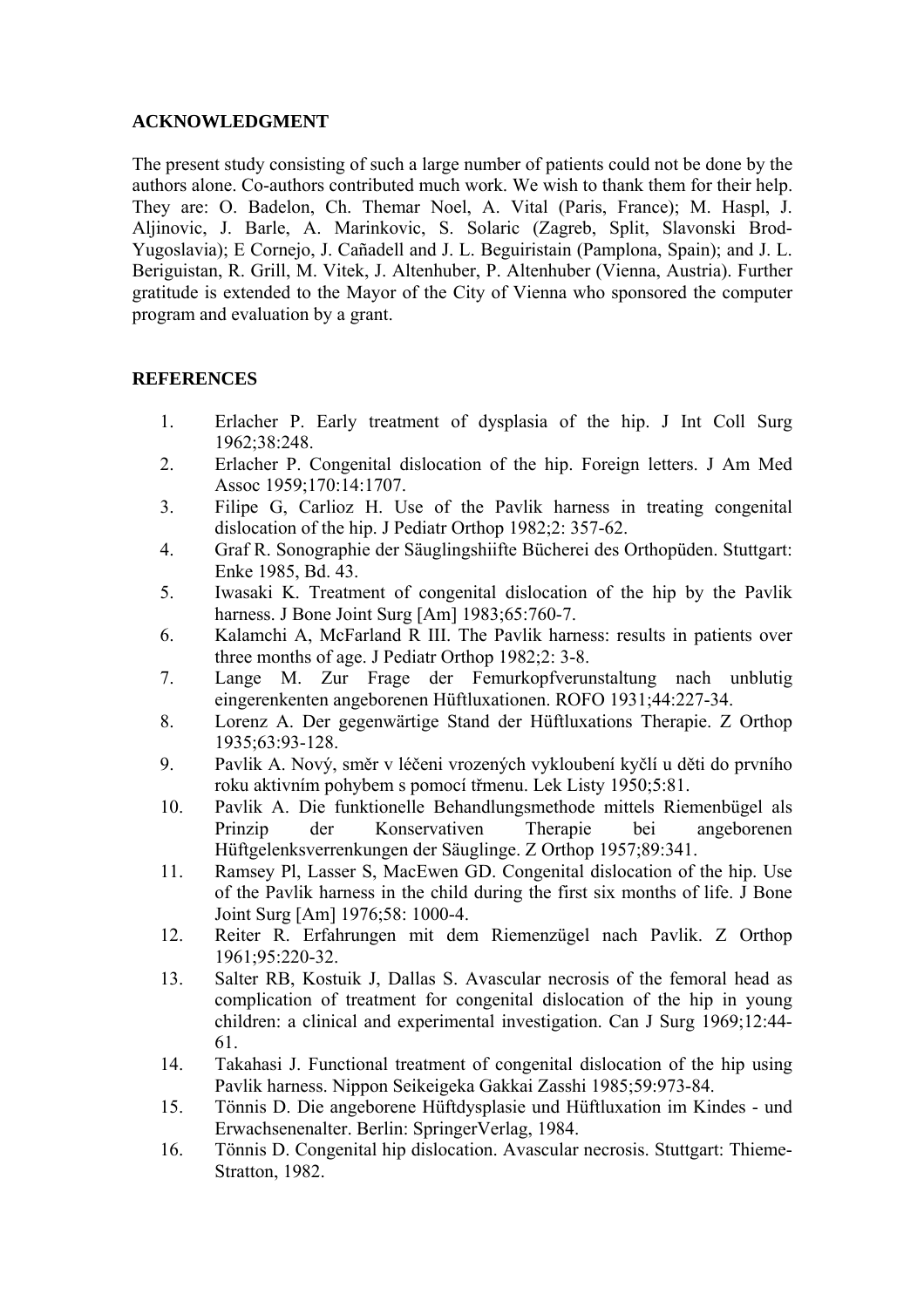- 17. Ueno R, Funauchi M, Kura K, Tamaj A, Nagatsuku Y. Results of treatment with Pavlik harness for congenital dislocation of the hip. Z Orthop 1975;113:1090-5.
- 18. Vizkelety T, Glauber A. Ergebnisse der Behandlung der angeborenen Hüftgelenksluxation mit dem Pavlikzügel nach Pavlik. Z Orthop 1972;110:108-15.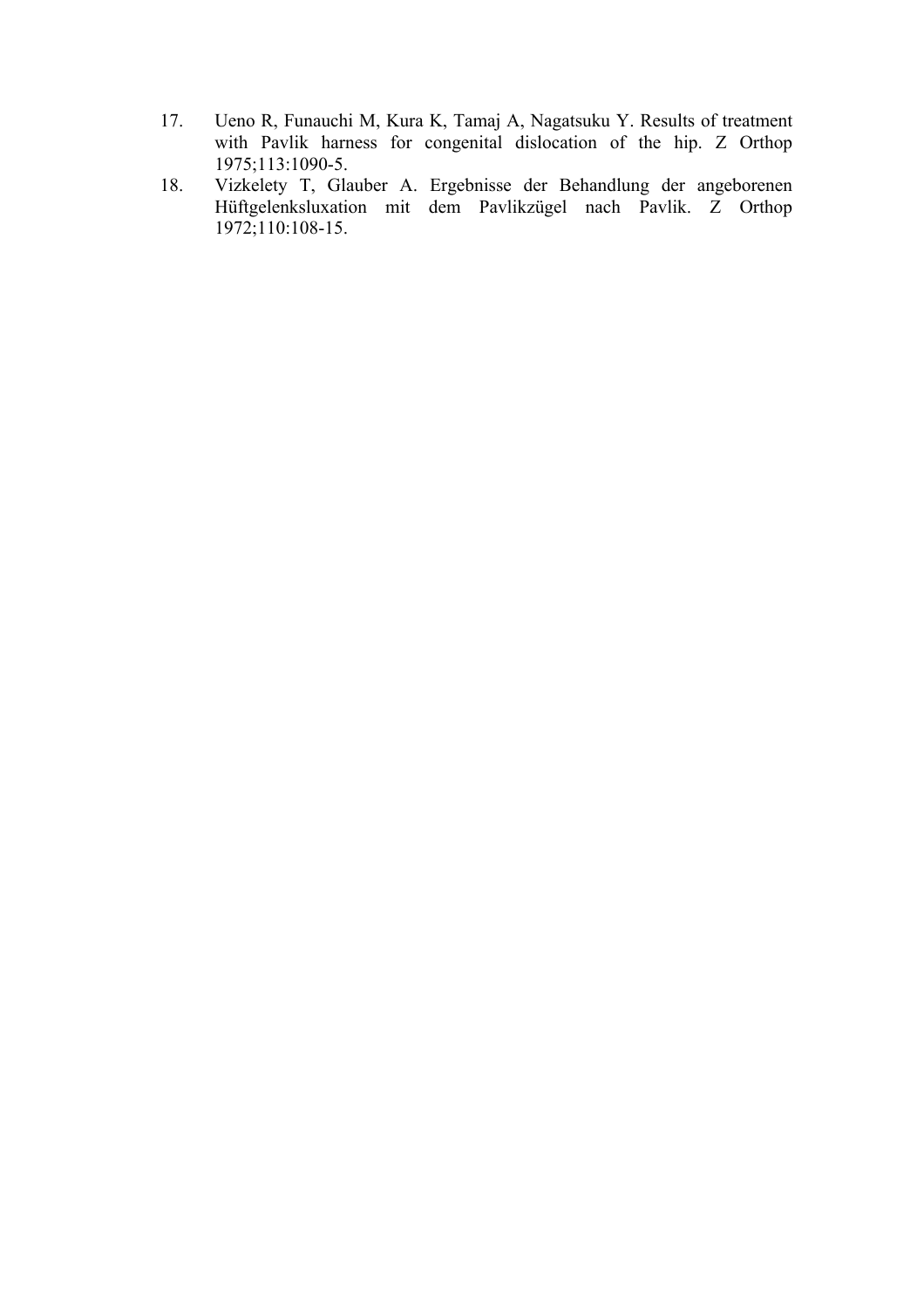

**Figure 1.** A: Specimen of a neonatal hip in therapeutic position. B: arthrography of a dislocated hip grade Tönnis 2 in stretched joint position (left) and in abducted therapeutic position achieved by the Pavlik harness (right). Concentric reduction, femoral head and fully contained, "limbus" everted.



Figure 2. Fitting the harness. A: anteroposterior view. Proper position of both limbs. The anterior straps maintain the hip in correct fixation (90-110°) without externa! rotation. It is important that the insertion of the anterior straps on the halter be at the child's anterior axillary line. B: Posterior view. The posterior strap is loosely attached, permitting the thighs to move only in the "safety zone" of Ramsey.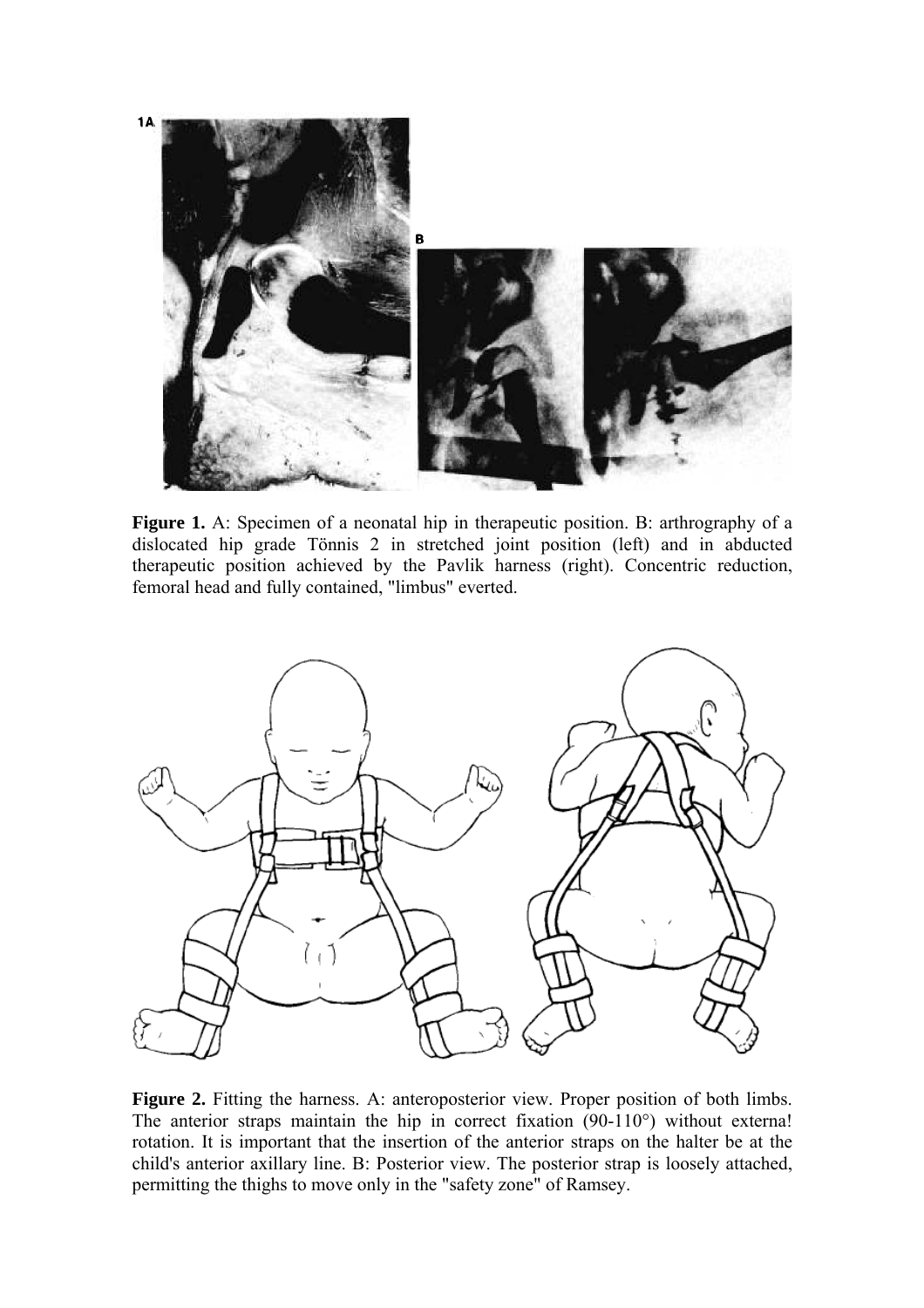

Figure 3. At the beginning of treatment, it is advisable to adjust the harness in gentle flexion of 60-70° (see text).



**Figure 4.** Modification by Bensahel. Third strap below the knee **(A)** to avoid pain and swelling to the thigh **(B)** in cases with severe limitation of abduction.



**Figure 5.** Modification by Grill. Combination of Pavlik harness with extension. Flexed knee position, hamstrings released. Normal kicking movements are possible. With a pulley, any flexion produces extension of the hip. Simultaneous gradual abduction in an overhead frame is performed.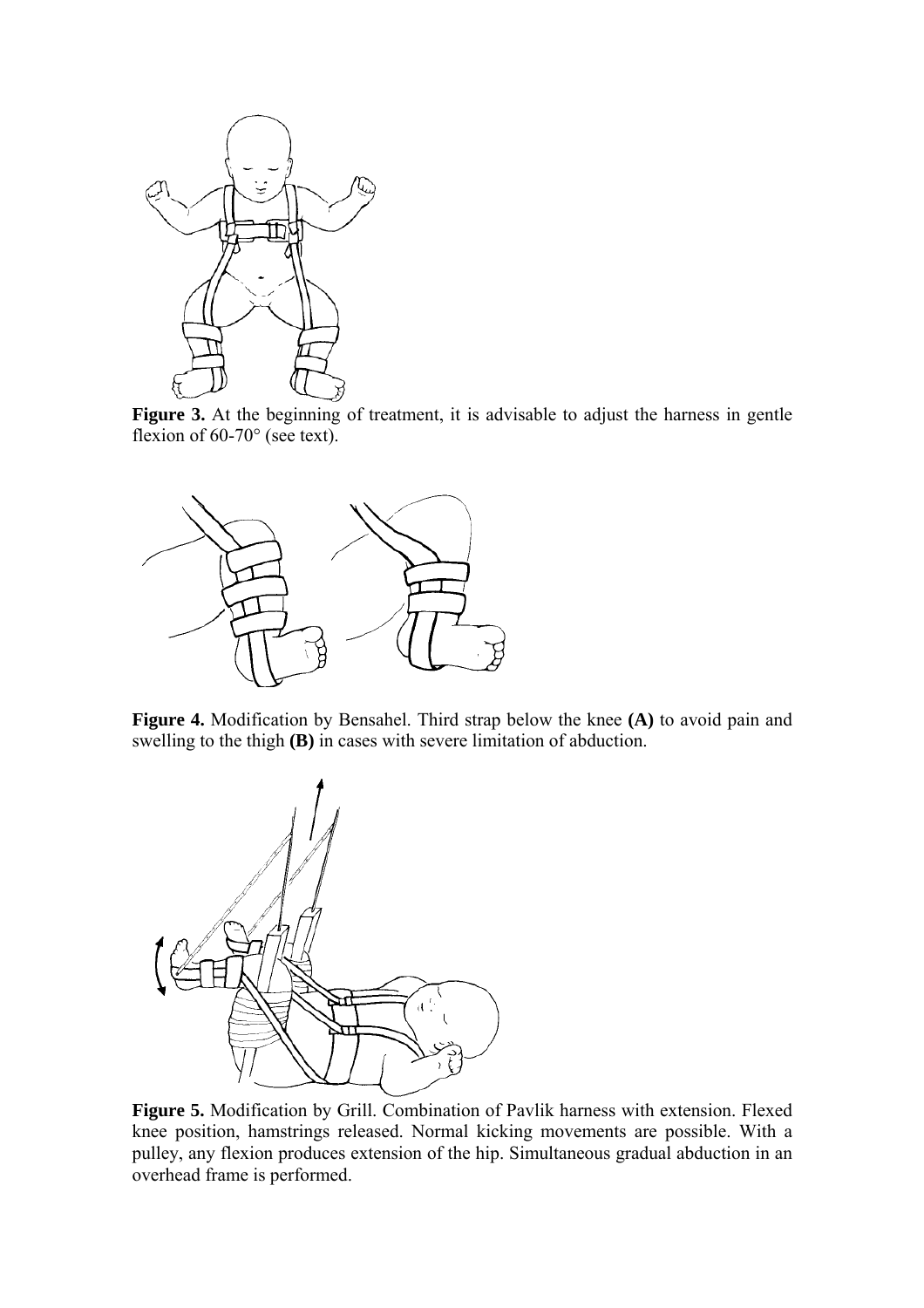

Figure 6. St. C., female. Dislocated left hip, instability Tönnis 2; right hip dysplasia, Tönnis 1. First radiograph and start of treatment at 10 weeks. Pavlik harness treatment for 7 months. At follow-up at the age of 6 years the radiograph shows a good result on both hips.



**Figure 7.** W.T., female. Dislocated right hip with instability. Tönnis 2. Treatment ended after 9 months. At follow-up at 7 years, radiograph was normal and there was no difference between right and left hips. Examination was normal.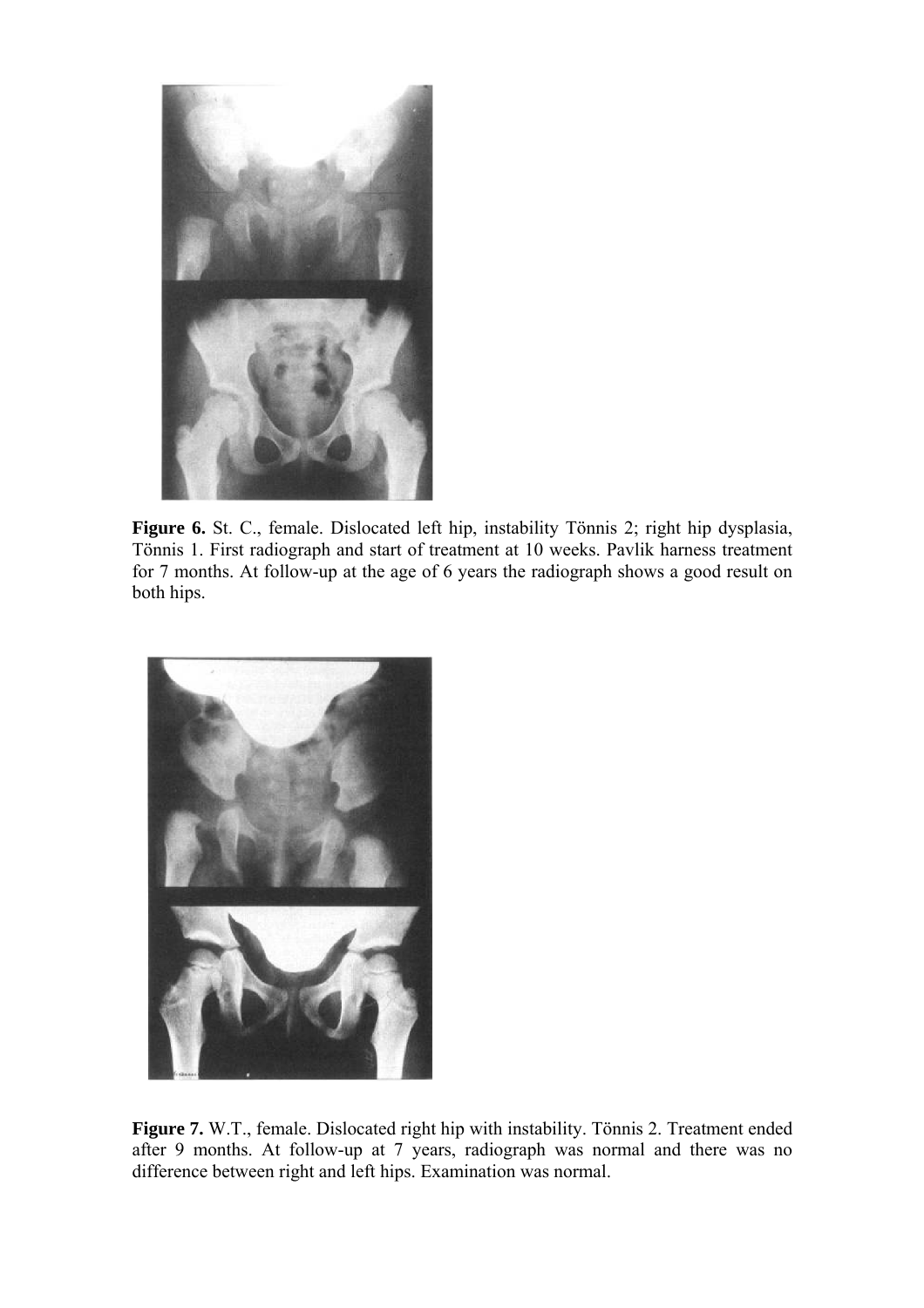

Figure 8. G.C., female. Bilateral congenital hip dislocation with instability. Treatment started at age 10 weeks and ended at age 12 months. At follow-up at age 20 months, there was concentric reduction bilateral but acetabular dysplasia remained. Avascular necrosis on the left at its maximal development was grade 2.



**Figure 9.** H.F., male, aged 6 weeks with hip dislocation grade IV **(A).** Even at this young age, some cases have severe soft tissue obstacles in the hip joint. Pavlik harness treatment had to be changed after 4 weeks **(B).** Even with traction the hip, reduction was impossible and open reduction was indicated.